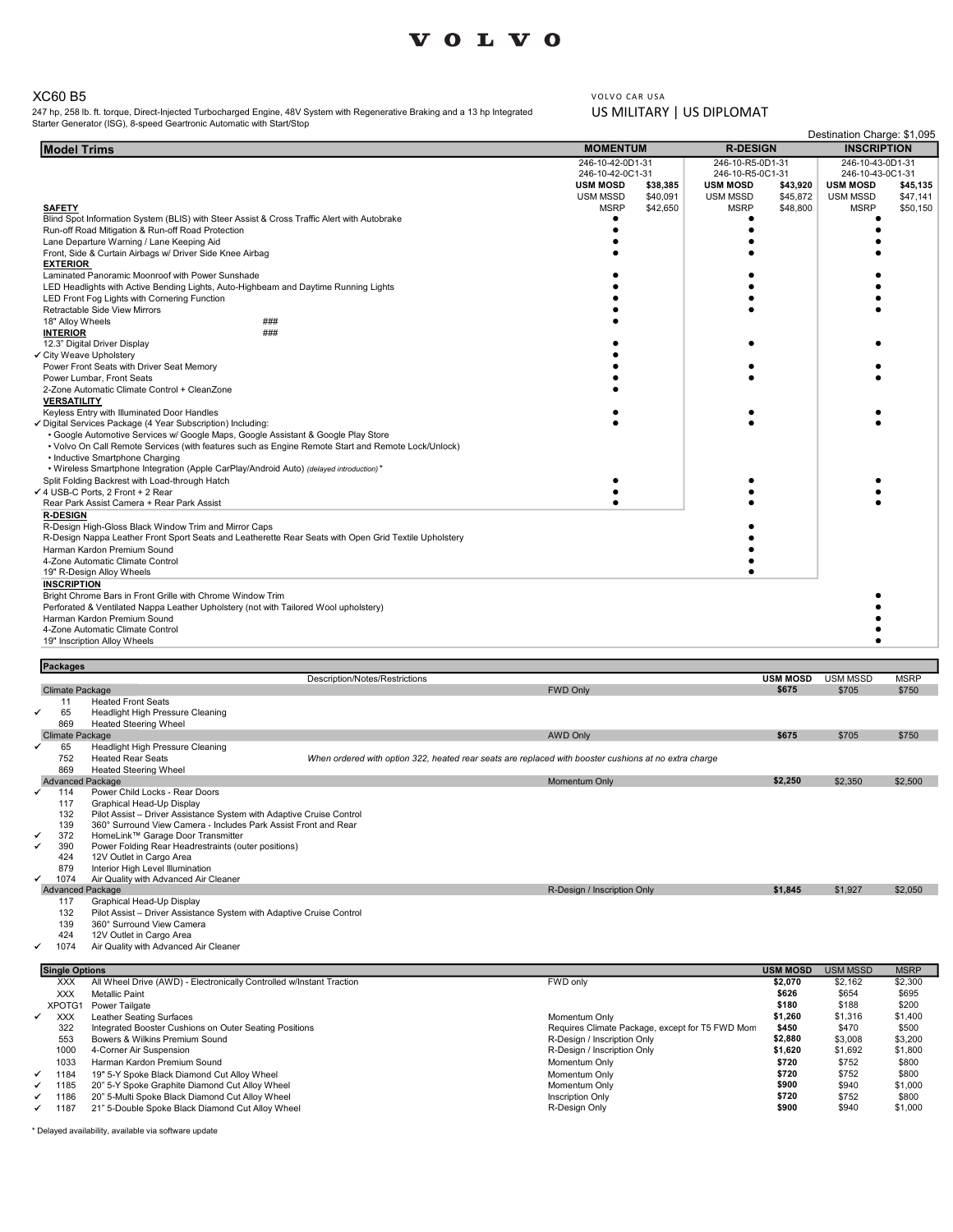### XC60 B6 AWD

| <b>VOLVO</b><br>VOLVO CAR USA<br>US MILITARY   US DIPLOMAT<br><b>R-DESIGN</b><br><b>INSCRIPTION</b><br><b>Model Trims</b><br>246-A2-43-0C1-31<br>246-A2-R5-0C1-31<br><b>USM MOSD</b><br>\$49,590<br><b>USM MOSD</b><br>USM MSSD<br>\$51,794<br>USM MSSD<br><b>MSRP</b><br>\$55,100<br><b>MSRP</b><br><b>SAFETY</b><br>Blind Spot Information System (BLIS) with Steer Assist & Cross Traffic Alert with Autobrake<br>٠<br>Run-off Road Mitigation & Run-off Road Protection<br>$\bullet$<br>٠<br>Lane Departure Warning / Lane Keeping Aid<br>Front, Side & Curtain Airbags w/ Driver Side Knee Airbag<br><b>EXTERIOR</b><br>Laminated Panoramic Moonroof with Power Sunshade<br>LED Headlights with Active Bending Lights, Auto-Highbeam and Daytime Running Lights<br>LED Front Fog Lights with Cornering Function<br>Retractable Side View Mirrors<br>19" Alloy Wheels<br><b>INTERIOR</b><br>####<br>####<br>Leather Upholstery<br>Power Front Seats with Driver Seat Memory<br>Power Lumbar, Front Seats<br><b>Tailored Dashboard</b><br><b>Heated Front Seats</b><br><b>VERSATILITY</b><br>Keyless Entry with Illuminated Door Handles<br>• Google Automotive Services w/ Google Maps, Google Assistant & Google Play Store<br>• Volvo On Call Remote Services (with features such as Engine Remote Start and Remote Lock/Unlock)<br>• Inductive Smartphone Charging<br>• Wireless Smartphone Integration (Apple CarPlay/Android Auto) (delayed introduction)*<br>Split Folding Backrest with Load-through Hatch<br>Rear Park Assist Camera + Rear Park Assist<br><b>R-DESIGN</b><br>R-Design High-Gloss Black Window Trim and Mirror Caps<br>R-Design Nappa Leather Front Sport Seats and Leatherette Rear Seats with Open Grid Textile Upholstery<br>Harman Kardon Premium Sound<br>4-Zone Automatic Climate Control + CleanZone<br>19" R-Design Alloy Wheels<br>$\bullet$<br><b>INSCRIPTION</b><br>Bright Chrome Bars in Front Grille with Chrome Window Trim<br>Perforated & Ventilated Nappa Leather Upholstery (not with Tailored Wool upholstery)<br>٠<br>Harman Kardon Premium Sound<br>٠<br>4-Zone Automatic Climate Control + CleanZone<br>٠<br>19" Inscription Alloy Wheels<br>$\bullet$ |  |  |
|----------------------------------------------------------------------------------------------------------------------------------------------------------------------------------------------------------------------------------------------------------------------------------------------------------------------------------------------------------------------------------------------------------------------------------------------------------------------------------------------------------------------------------------------------------------------------------------------------------------------------------------------------------------------------------------------------------------------------------------------------------------------------------------------------------------------------------------------------------------------------------------------------------------------------------------------------------------------------------------------------------------------------------------------------------------------------------------------------------------------------------------------------------------------------------------------------------------------------------------------------------------------------------------------------------------------------------------------------------------------------------------------------------------------------------------------------------------------------------------------------------------------------------------------------------------------------------------------------------------------------------------------------------------------------------------------------------------------------------------------------------------------------------------------------------------------------------------------------------------------------------------------------------------------------------------------------------------------------------------------------------------------------------------------------------------------------------------------------------------------------------------------------------------------------------------------------------|--|--|
| XC60 B6 AWD<br>295 hp, 310 lb. ft. torque, Direct-Injected Turbocharged & E-charged Engine, 48V System with Regenerative Braking and a 13 hp Integrated Starter<br>Generator (ISG), 8-speed Geartronic Automatic with Start/Stop<br>Destination Charge: \$1,095<br>\$50,805<br>\$53,063<br>\$56,450<br>✔ Digital Services Package (4 Year Subscription) Including:<br>4 USB-C Ports, 2 Front + 2 Rear                                                                                                                                                                                                                                                                                                                                                                                                                                                                                                                                                                                                                                                                                                                                                                                                                                                                                                                                                                                                                                                                                                                                                                                                                                                                                                                                                                                                                                                                                                                                                                                                                                                                                                                                                                                                    |  |  |
|                                                                                                                                                                                                                                                                                                                                                                                                                                                                                                                                                                                                                                                                                                                                                                                                                                                                                                                                                                                                                                                                                                                                                                                                                                                                                                                                                                                                                                                                                                                                                                                                                                                                                                                                                                                                                                                                                                                                                                                                                                                                                                                                                                                                          |  |  |
|                                                                                                                                                                                                                                                                                                                                                                                                                                                                                                                                                                                                                                                                                                                                                                                                                                                                                                                                                                                                                                                                                                                                                                                                                                                                                                                                                                                                                                                                                                                                                                                                                                                                                                                                                                                                                                                                                                                                                                                                                                                                                                                                                                                                          |  |  |
|                                                                                                                                                                                                                                                                                                                                                                                                                                                                                                                                                                                                                                                                                                                                                                                                                                                                                                                                                                                                                                                                                                                                                                                                                                                                                                                                                                                                                                                                                                                                                                                                                                                                                                                                                                                                                                                                                                                                                                                                                                                                                                                                                                                                          |  |  |
|                                                                                                                                                                                                                                                                                                                                                                                                                                                                                                                                                                                                                                                                                                                                                                                                                                                                                                                                                                                                                                                                                                                                                                                                                                                                                                                                                                                                                                                                                                                                                                                                                                                                                                                                                                                                                                                                                                                                                                                                                                                                                                                                                                                                          |  |  |
|                                                                                                                                                                                                                                                                                                                                                                                                                                                                                                                                                                                                                                                                                                                                                                                                                                                                                                                                                                                                                                                                                                                                                                                                                                                                                                                                                                                                                                                                                                                                                                                                                                                                                                                                                                                                                                                                                                                                                                                                                                                                                                                                                                                                          |  |  |
|                                                                                                                                                                                                                                                                                                                                                                                                                                                                                                                                                                                                                                                                                                                                                                                                                                                                                                                                                                                                                                                                                                                                                                                                                                                                                                                                                                                                                                                                                                                                                                                                                                                                                                                                                                                                                                                                                                                                                                                                                                                                                                                                                                                                          |  |  |
|                                                                                                                                                                                                                                                                                                                                                                                                                                                                                                                                                                                                                                                                                                                                                                                                                                                                                                                                                                                                                                                                                                                                                                                                                                                                                                                                                                                                                                                                                                                                                                                                                                                                                                                                                                                                                                                                                                                                                                                                                                                                                                                                                                                                          |  |  |
|                                                                                                                                                                                                                                                                                                                                                                                                                                                                                                                                                                                                                                                                                                                                                                                                                                                                                                                                                                                                                                                                                                                                                                                                                                                                                                                                                                                                                                                                                                                                                                                                                                                                                                                                                                                                                                                                                                                                                                                                                                                                                                                                                                                                          |  |  |
|                                                                                                                                                                                                                                                                                                                                                                                                                                                                                                                                                                                                                                                                                                                                                                                                                                                                                                                                                                                                                                                                                                                                                                                                                                                                                                                                                                                                                                                                                                                                                                                                                                                                                                                                                                                                                                                                                                                                                                                                                                                                                                                                                                                                          |  |  |
|                                                                                                                                                                                                                                                                                                                                                                                                                                                                                                                                                                                                                                                                                                                                                                                                                                                                                                                                                                                                                                                                                                                                                                                                                                                                                                                                                                                                                                                                                                                                                                                                                                                                                                                                                                                                                                                                                                                                                                                                                                                                                                                                                                                                          |  |  |
|                                                                                                                                                                                                                                                                                                                                                                                                                                                                                                                                                                                                                                                                                                                                                                                                                                                                                                                                                                                                                                                                                                                                                                                                                                                                                                                                                                                                                                                                                                                                                                                                                                                                                                                                                                                                                                                                                                                                                                                                                                                                                                                                                                                                          |  |  |
|                                                                                                                                                                                                                                                                                                                                                                                                                                                                                                                                                                                                                                                                                                                                                                                                                                                                                                                                                                                                                                                                                                                                                                                                                                                                                                                                                                                                                                                                                                                                                                                                                                                                                                                                                                                                                                                                                                                                                                                                                                                                                                                                                                                                          |  |  |
|                                                                                                                                                                                                                                                                                                                                                                                                                                                                                                                                                                                                                                                                                                                                                                                                                                                                                                                                                                                                                                                                                                                                                                                                                                                                                                                                                                                                                                                                                                                                                                                                                                                                                                                                                                                                                                                                                                                                                                                                                                                                                                                                                                                                          |  |  |
|                                                                                                                                                                                                                                                                                                                                                                                                                                                                                                                                                                                                                                                                                                                                                                                                                                                                                                                                                                                                                                                                                                                                                                                                                                                                                                                                                                                                                                                                                                                                                                                                                                                                                                                                                                                                                                                                                                                                                                                                                                                                                                                                                                                                          |  |  |
|                                                                                                                                                                                                                                                                                                                                                                                                                                                                                                                                                                                                                                                                                                                                                                                                                                                                                                                                                                                                                                                                                                                                                                                                                                                                                                                                                                                                                                                                                                                                                                                                                                                                                                                                                                                                                                                                                                                                                                                                                                                                                                                                                                                                          |  |  |
|                                                                                                                                                                                                                                                                                                                                                                                                                                                                                                                                                                                                                                                                                                                                                                                                                                                                                                                                                                                                                                                                                                                                                                                                                                                                                                                                                                                                                                                                                                                                                                                                                                                                                                                                                                                                                                                                                                                                                                                                                                                                                                                                                                                                          |  |  |
|                                                                                                                                                                                                                                                                                                                                                                                                                                                                                                                                                                                                                                                                                                                                                                                                                                                                                                                                                                                                                                                                                                                                                                                                                                                                                                                                                                                                                                                                                                                                                                                                                                                                                                                                                                                                                                                                                                                                                                                                                                                                                                                                                                                                          |  |  |
|                                                                                                                                                                                                                                                                                                                                                                                                                                                                                                                                                                                                                                                                                                                                                                                                                                                                                                                                                                                                                                                                                                                                                                                                                                                                                                                                                                                                                                                                                                                                                                                                                                                                                                                                                                                                                                                                                                                                                                                                                                                                                                                                                                                                          |  |  |
|                                                                                                                                                                                                                                                                                                                                                                                                                                                                                                                                                                                                                                                                                                                                                                                                                                                                                                                                                                                                                                                                                                                                                                                                                                                                                                                                                                                                                                                                                                                                                                                                                                                                                                                                                                                                                                                                                                                                                                                                                                                                                                                                                                                                          |  |  |
|                                                                                                                                                                                                                                                                                                                                                                                                                                                                                                                                                                                                                                                                                                                                                                                                                                                                                                                                                                                                                                                                                                                                                                                                                                                                                                                                                                                                                                                                                                                                                                                                                                                                                                                                                                                                                                                                                                                                                                                                                                                                                                                                                                                                          |  |  |
|                                                                                                                                                                                                                                                                                                                                                                                                                                                                                                                                                                                                                                                                                                                                                                                                                                                                                                                                                                                                                                                                                                                                                                                                                                                                                                                                                                                                                                                                                                                                                                                                                                                                                                                                                                                                                                                                                                                                                                                                                                                                                                                                                                                                          |  |  |
|                                                                                                                                                                                                                                                                                                                                                                                                                                                                                                                                                                                                                                                                                                                                                                                                                                                                                                                                                                                                                                                                                                                                                                                                                                                                                                                                                                                                                                                                                                                                                                                                                                                                                                                                                                                                                                                                                                                                                                                                                                                                                                                                                                                                          |  |  |
|                                                                                                                                                                                                                                                                                                                                                                                                                                                                                                                                                                                                                                                                                                                                                                                                                                                                                                                                                                                                                                                                                                                                                                                                                                                                                                                                                                                                                                                                                                                                                                                                                                                                                                                                                                                                                                                                                                                                                                                                                                                                                                                                                                                                          |  |  |
|                                                                                                                                                                                                                                                                                                                                                                                                                                                                                                                                                                                                                                                                                                                                                                                                                                                                                                                                                                                                                                                                                                                                                                                                                                                                                                                                                                                                                                                                                                                                                                                                                                                                                                                                                                                                                                                                                                                                                                                                                                                                                                                                                                                                          |  |  |
|                                                                                                                                                                                                                                                                                                                                                                                                                                                                                                                                                                                                                                                                                                                                                                                                                                                                                                                                                                                                                                                                                                                                                                                                                                                                                                                                                                                                                                                                                                                                                                                                                                                                                                                                                                                                                                                                                                                                                                                                                                                                                                                                                                                                          |  |  |
|                                                                                                                                                                                                                                                                                                                                                                                                                                                                                                                                                                                                                                                                                                                                                                                                                                                                                                                                                                                                                                                                                                                                                                                                                                                                                                                                                                                                                                                                                                                                                                                                                                                                                                                                                                                                                                                                                                                                                                                                                                                                                                                                                                                                          |  |  |
|                                                                                                                                                                                                                                                                                                                                                                                                                                                                                                                                                                                                                                                                                                                                                                                                                                                                                                                                                                                                                                                                                                                                                                                                                                                                                                                                                                                                                                                                                                                                                                                                                                                                                                                                                                                                                                                                                                                                                                                                                                                                                                                                                                                                          |  |  |
|                                                                                                                                                                                                                                                                                                                                                                                                                                                                                                                                                                                                                                                                                                                                                                                                                                                                                                                                                                                                                                                                                                                                                                                                                                                                                                                                                                                                                                                                                                                                                                                                                                                                                                                                                                                                                                                                                                                                                                                                                                                                                                                                                                                                          |  |  |
|                                                                                                                                                                                                                                                                                                                                                                                                                                                                                                                                                                                                                                                                                                                                                                                                                                                                                                                                                                                                                                                                                                                                                                                                                                                                                                                                                                                                                                                                                                                                                                                                                                                                                                                                                                                                                                                                                                                                                                                                                                                                                                                                                                                                          |  |  |
|                                                                                                                                                                                                                                                                                                                                                                                                                                                                                                                                                                                                                                                                                                                                                                                                                                                                                                                                                                                                                                                                                                                                                                                                                                                                                                                                                                                                                                                                                                                                                                                                                                                                                                                                                                                                                                                                                                                                                                                                                                                                                                                                                                                                          |  |  |
|                                                                                                                                                                                                                                                                                                                                                                                                                                                                                                                                                                                                                                                                                                                                                                                                                                                                                                                                                                                                                                                                                                                                                                                                                                                                                                                                                                                                                                                                                                                                                                                                                                                                                                                                                                                                                                                                                                                                                                                                                                                                                                                                                                                                          |  |  |
|                                                                                                                                                                                                                                                                                                                                                                                                                                                                                                                                                                                                                                                                                                                                                                                                                                                                                                                                                                                                                                                                                                                                                                                                                                                                                                                                                                                                                                                                                                                                                                                                                                                                                                                                                                                                                                                                                                                                                                                                                                                                                                                                                                                                          |  |  |
|                                                                                                                                                                                                                                                                                                                                                                                                                                                                                                                                                                                                                                                                                                                                                                                                                                                                                                                                                                                                                                                                                                                                                                                                                                                                                                                                                                                                                                                                                                                                                                                                                                                                                                                                                                                                                                                                                                                                                                                                                                                                                                                                                                                                          |  |  |

| <b>Packages</b>         |                                                                      |                                                                                                       |                             |                 |                 |             |
|-------------------------|----------------------------------------------------------------------|-------------------------------------------------------------------------------------------------------|-----------------------------|-----------------|-----------------|-------------|
|                         |                                                                      | Description/Notes/Restrictions                                                                        |                             | <b>USM MOSD</b> | <b>USM MSSD</b> | <b>MSRP</b> |
| <b>Climate Package</b>  |                                                                      |                                                                                                       | \$675                       | \$705           | \$750           |             |
| 65                      | Headlight High Pressure Cleaning                                     |                                                                                                       |                             |                 |                 |             |
| 752                     | <b>Heated Rear Seats</b>                                             | when ordered with option 322, heated rear seats are replaced with booster cushions at no extra charge |                             |                 |                 |             |
| 869                     | <b>Heated Steering Wheel</b>                                         |                                                                                                       |                             |                 |                 |             |
| <b>Advanced Package</b> |                                                                      |                                                                                                       |                             | \$1,845         | \$1,927         | \$2,050     |
| 117                     | Graphical Head-Up Display                                            |                                                                                                       |                             |                 |                 |             |
| 132                     | Pilot Assist - Driver Assistance System with Adaptive Cruise Control |                                                                                                       |                             |                 |                 |             |
| 139                     | 360° Surround View Camera                                            |                                                                                                       |                             |                 |                 |             |
| 424                     | 12V Outlet in Cargo Area                                             |                                                                                                       |                             |                 |                 |             |
| 1074                    | Air Quality with Advanced Air Cleaner                                |                                                                                                       |                             |                 |                 |             |
| <b>Single Options</b>   |                                                                      | <b>USM MS0D</b>                                                                                       | <b>USM MSSD</b>             | <b>MSRP</b>     |                 |             |
| <b>XXX</b>              | <b>Metallic Paint</b>                                                |                                                                                                       |                             | \$626           | \$654           | \$695       |
| XPOTG1                  | <b>Power Operated Tailgate</b>                                       |                                                                                                       |                             | \$180           | \$188           | \$200       |
| 322                     | Integrated Booster Cushions on Outer Seating Positions               |                                                                                                       | Requires Climate Package    | \$450           | \$470           | \$500       |
| 553                     | Roware & Wilkine Pramium Sound                                       |                                                                                                       | R-Decian / Incerintion Only | \$2.880         | $$3$ 008        | \$3,200     |

553 Bowers & Wilkins Premium Sound<br>1000 4-Corner Air Suspension (11,800 \$3,000 \$3,000 \$3,000 \$3,000 \$3,000 \$3,000<br>1186 20" 5-Multi Spoke Black Diamond Cut Alloy Wheel (\$1,800 \$1,800 \$1,800 \$1,800 \$1,892 \$1,800 \$1,692 \$1,8 1187 1187 21" 5-Dowers & Wilkins Premium Sound<br>
1187 20" 5-Multi Spoke Black Diamond Cut Alloy Wheel 1187 20" 5-Multi Spoke Black Diamond Cut Alloy Wheel<br>
1187 21" 5-Double Spoke Black Diamond Cut Alloy Wheel 1187 21" 5-D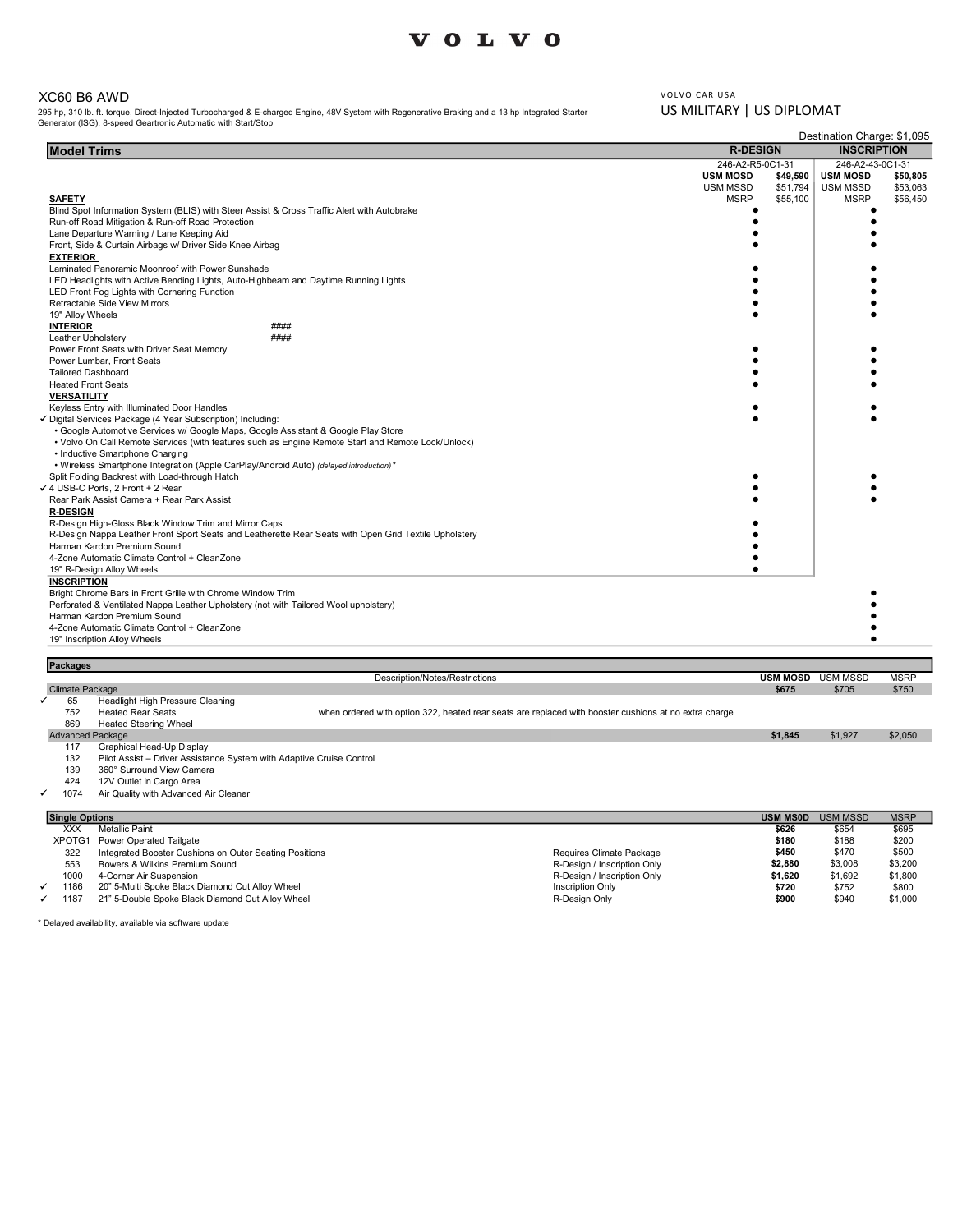## XC60 Recharge Plug-In Hybrid T8 eAWD

| <b>VOLVO</b>                                                                                                                                                                            |                                                     |                                     |                      |                                        |                      |
|-----------------------------------------------------------------------------------------------------------------------------------------------------------------------------------------|-----------------------------------------------------|-------------------------------------|----------------------|----------------------------------------|----------------------|
|                                                                                                                                                                                         |                                                     |                                     |                      |                                        |                      |
|                                                                                                                                                                                         |                                                     |                                     |                      |                                        |                      |
| XC60 Recharge Plug-In Hybrid T8 eAWD                                                                                                                                                    |                                                     | VOLVO CAR USA                       |                      |                                        |                      |
| 812 hp Direct-Injected Turbo & Supercharged Engine with 143 hp electric motor, 8-speed Geartronic Automatic with Start/Stop & Adaptive Shift                                            |                                                     | US MILITARY   US DIPLOMAT           |                      |                                        |                      |
|                                                                                                                                                                                         |                                                     |                                     |                      | Destination Charge: \$1,095            |                      |
| <b>Model Trims</b>                                                                                                                                                                      | <b>INSCRIPTION EXPRESSION</b><br>246-H6-G2-0D1-31   | <b>R-DESIGN</b><br>246-H6-G2-0D1-31 |                      | <b>INSCRIPTION</b><br>246-H6-G3-0D1-31 |                      |
|                                                                                                                                                                                         | <b>USM MOSD</b><br>\$48,825<br>USM MSSD<br>\$50,995 | <b>USM MOSD</b><br><b>USM MSSD</b>  | \$54,360<br>\$56,776 | <b>USM MOSD</b><br>USM MSSD            | \$55,575<br>\$58,045 |
| <b>SAFETY</b>                                                                                                                                                                           | <b>MSRP</b><br>\$54,250                             | <b>MSRP</b>                         | \$60,400             | <b>MSRP</b><br>٠                       | \$61,750             |
| Blind Spot Information System (BLIS) with Steer Assist & Cross Traffic Alert with Autobrake<br>Run-off Road Mitigation & Run-off Road Protection                                        |                                                     |                                     |                      |                                        |                      |
| Lane Departure Warning / Lane Keeping Aid<br>Front, Side & Curtain Airbags w/ Driver Side Knee Airbag                                                                                   |                                                     |                                     |                      |                                        |                      |
| <b>EXTERIOR</b>                                                                                                                                                                         |                                                     |                                     |                      |                                        |                      |
| Laminated Panoramic Moonroof with Power Sunshade<br>LED Headlights with Active Bending Lights, Auto-Highbeam and Daytime Running Lights                                                 |                                                     |                                     |                      |                                        |                      |
| Integrated Roof Rails<br>Retractable Side View Mirrors                                                                                                                                  |                                                     |                                     |                      |                                        |                      |
| 18" Alloy Wheels<br><b>INTERIOR</b><br>####                                                                                                                                             |                                                     |                                     |                      |                                        |                      |
| ####<br>City Weave Upholstery                                                                                                                                                           |                                                     |                                     |                      |                                        |                      |
| Power Front Seats with Driver Seat Memory<br>Power Lumbar, Front Seats                                                                                                                  |                                                     |                                     |                      |                                        |                      |
| 2-Zone Automatic Climate Control + CleanZone<br><b>Heated Front Seats</b>                                                                                                               |                                                     |                                     |                      |                                        |                      |
| <b>VERSATILITY</b>                                                                                                                                                                      |                                                     |                                     |                      |                                        |                      |
| Keyless Entry with Illuminated Door Handles<br>✔ Digital Services Package (4 Year Subscription) Including:                                                                              | $\bullet$                                           |                                     |                      |                                        |                      |
| • Google Automotive Services w/ Google Maps, Google Assistant & Google Play Store<br>• Volvo On Call Remote Services (with features such as Engine Remote Start and Remote Lock/Unlock) |                                                     |                                     |                      |                                        |                      |
| • Inductive Smartphone Charging                                                                                                                                                         |                                                     |                                     |                      |                                        |                      |
| • Wireless Smartphone Integration (Apple CarPlay/Android Auto) (delayed introduction)*<br>Split Folding Backrest with Load-through Hatch                                                |                                                     |                                     |                      |                                        |                      |
| √ 4 USB-C Ports, 2 Front + 2 Rear<br>Rear Park Assist Camera + Rear Park Assist                                                                                                         |                                                     |                                     |                      |                                        |                      |
| <b>R-DESIGN</b>                                                                                                                                                                         |                                                     |                                     |                      |                                        |                      |
| R-Design High-Gloss Black Window Trim and Mirror Caps<br>R-Design Nappa Leather Front Sport Seats and Leatherette Rear Seats with Open Grid Textile Upholstery                          |                                                     |                                     |                      |                                        |                      |
| <b>Tailored Dashboard</b><br>Harman Kardon Premium Sound                                                                                                                                |                                                     |                                     |                      |                                        |                      |
| 19" R-Design Alloy Wheels<br><b>INSCRIPTION</b>                                                                                                                                         |                                                     |                                     |                      |                                        |                      |
| Bright Chrome Bars in Front Grille with Chrome Window Trim                                                                                                                              |                                                     |                                     |                      |                                        |                      |
| Perforated & Ventilated Nappa Leather Upholstery (not with Tailored Wool upholstery)<br><b>Tailored Dashboard</b>                                                                       |                                                     |                                     |                      | $\bullet$                              |                      |
| Harman Kardon Premium Sound<br>19" Inscription Alloy Wheels                                                                                                                             |                                                     |                                     |                      |                                        |                      |
|                                                                                                                                                                                         |                                                     |                                     |                      |                                        |                      |
| <b>Packages</b><br>Description/Notes/Restrictions                                                                                                                                       |                                                     | <b>USM MOSD</b>                     |                      | <b>USM MSSD</b>                        | <b>MSRP</b>          |
| <b>Climate Package</b><br>Headlight High Pressure Cleaning<br>65                                                                                                                        |                                                     | \$675                               |                      | \$705                                  | \$750                |
| 752<br><b>Heated Rear Seats</b><br>when ordered with option 322, heated rear seats are replaced with booster cushions at no extra charge<br>869<br><b>Heated Steering Wheel</b>         |                                                     |                                     |                      |                                        |                      |
| <b>Advanced Package</b>                                                                                                                                                                 | Inscription Expression Only                         | \$2,250                             |                      | \$2,350                                | \$2,500              |
| Power Child Locks - Rear Doors<br>114<br>Graphical Head-Up Display<br>117                                                                                                               |                                                     |                                     |                      |                                        |                      |
| 132<br>Pilot Assist - Driver Assistance System with Adaptive Cruise Control<br>360° Surround View Camera - Includes Park Assist Front and Rear<br>139                                   |                                                     |                                     |                      |                                        |                      |
|                                                                                                                                                                                         |                                                     |                                     |                      |                                        |                      |
| HomeLink™ Garage Door Transmitter<br>372<br>Power Folding Rear Headrestraints (outer positions)<br>390<br>✔                                                                             |                                                     |                                     |                      |                                        |                      |

→ 1074 Air Quality with Advanced Air Cleaner<br>| Advanced Package \$1,927 \$2,050<br>|

117 Graphical Head-Up Display 132 Pilot Assist – Driver Assistance System with Adaptive Cruise Control 139 360° Surround View Camera

1074 Air Quality with Advanced Air Cleaner

|   | <b>Single Options</b> |                                                        |                                            | <b>USM MOSD</b> | <b>USM MSSD</b> | <b>MSRP</b> |
|---|-----------------------|--------------------------------------------------------|--------------------------------------------|-----------------|-----------------|-------------|
|   | <b>XXX</b>            | <b>Metallic Paint</b>                                  |                                            | \$626           | \$654           | \$695       |
|   | XPOTG1                | [Power Operated Tailgate                               |                                            | \$180           | \$188           | \$200       |
| ✓ | <b>XXX</b>            | Leather Seating Surfaces                               | Momentum Only                              | \$1,260         | \$1,316         | \$1,400     |
|   | 322                   | Integrated Booster Cushions on Outer Seating Positions | Requires Climate Package                   | \$450           | \$470           | \$500       |
|   | 437                   | Iron Ore Inlav                                         | Inscription Expression Only (Charcoal / Bk | \$0             | \$0             | \$0         |
|   | 1000                  | 4-Corner Air Suspension                                | R-Design / Inscription Only                | \$1,620         | \$1,692         | \$1,800     |
|   | 1033                  | Harman Kardon Premium Sound                            | <b>Inscription Expression Only</b>         | \$720           | \$752           | \$800       |
| ✓ | 1184                  | 19" 5-Y Spoke Black Diamond Cut Alloy Wheel            | Inscription Expression Only                | \$720           | \$752           | \$800       |
| ✓ | 1185                  | 20" 5-Y Spoke Graphite Diamond Cut Alloy Wheel         | Inscription Expression Only                | \$900           | \$940           | \$1,000     |
| ✓ | 1186                  | 20" 5-Multi Spoke Black Diamond Cut Alloy Wheel        | <b>Inscription Only</b>                    | \$720           | \$752           | \$800       |
| ✓ | 1187                  | 21" 5-Double Spoke Black Diamond Cut Alloy Wheel       | R-Design Only                              | \$900           | \$940           | \$1,000     |